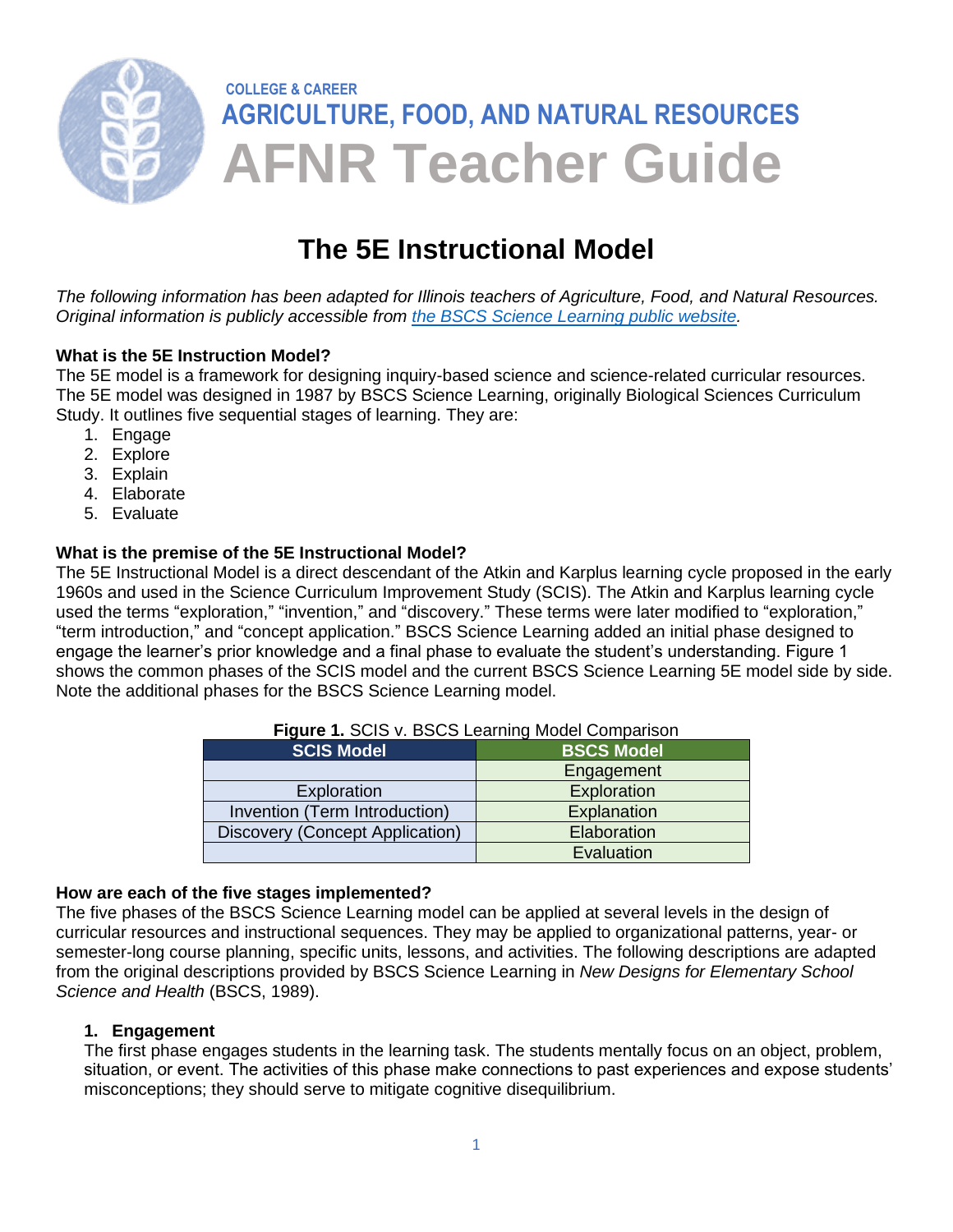Asking a question, defining a problem, showing a discrepant event, and acting out a problematic situation are all ways to engage the students and focus them on the instructional task. The role of the teacher is to present the situation and identify the instructional task. The teacher also sets the rules and procedures for establishing the task.

Successful engagement results in students being puzzled by, and actively motivated in, the learning activity. Here, the word "activity" refers to both mental and physical activity.

#### **2. Exploration**

Once the activities have engaged the students, they have a psychological need for time to explore the ideas. Exploration activities are designed so that the students in the class have common, concrete experiences upon which they continue formulating concepts, processes, and skills. Engagement brings about disequilibrium; exploration initiates the process of equilibration. This phase should be concrete and hands on. Educational software can be used in the phase, but it should be carefully designed to assist the initial process of formulating adequate and scientifically accurate concepts.

The aim of exploration activities is to establish experiences that teachers and students can use later to formally introduce and discuss concepts, processes, or skills. During the activity, the students have time in which they can explore objects, events, or situations. Mental and physical involvement in the activity results in the students establishing relationships, observing patterns, identifying variables, and questioning events.

The teacher's role in the exploration phase is that of facilitator or coach. The teacher initiates the activity and allows the students time and opportunity to investigate objects, materials, and situations based on each student's own ideas of the phenomena. If called upon, the teacher may coach or guide students as they begin reconstructing their explanations. Use of materials and concrete experiences is essential.

## **3. Explanation**

The word "explanation" means the act or process in which concepts, processes, or skills become plain, comprehensible, and clear. The process of explanation provides the students and the teacher with a common use of terms relative to the learning task. In this phase, the teacher directs students' attention to specific aspects of the engagement and exploration experiences.

First, the teacher asks the students to give their explanations. Second, the teacher introduces scientific or technological explanations in a direct, explicit, and formal manner. Explanations are ways of ordering the exploratory experiences. The teacher should base the initial part of this phase on the students' explanations and clearly connect the explanations to experiences in the engagement and exploration phases of the instructional model. The keys to this phase are to present concepts, processes, or skills briefly, simply, clearly, and directly and to move on to the next phase.

Teachers have a variety of techniques and strategies at their disposal to elicit and develop student explanations. Educators commonly use verbal explanations, but there are numerous other strategies, such as videos, films, and educational courseware. This phase continues the process of mental ordering and provides terms for explanations. In the end, students should be able to explain exploratory experiences and experiences that have engaged them by using common terms. Students will not immediately express and apply the explanations — learning takes time.

#### **4. Elaboration**

Once the students have an explanation and terms for their learning tasks, it is important to involve the students in further experiences that extend, or elaborate on, the concepts, processes, or skills. This phase facilitates the transfer of concepts to closely related but new situations. In some cases, students may still have misconceptions, or they may only understand a concept in terms of the exploratory experience. Elaboration activities provide further time and experiences that contribute to learning.